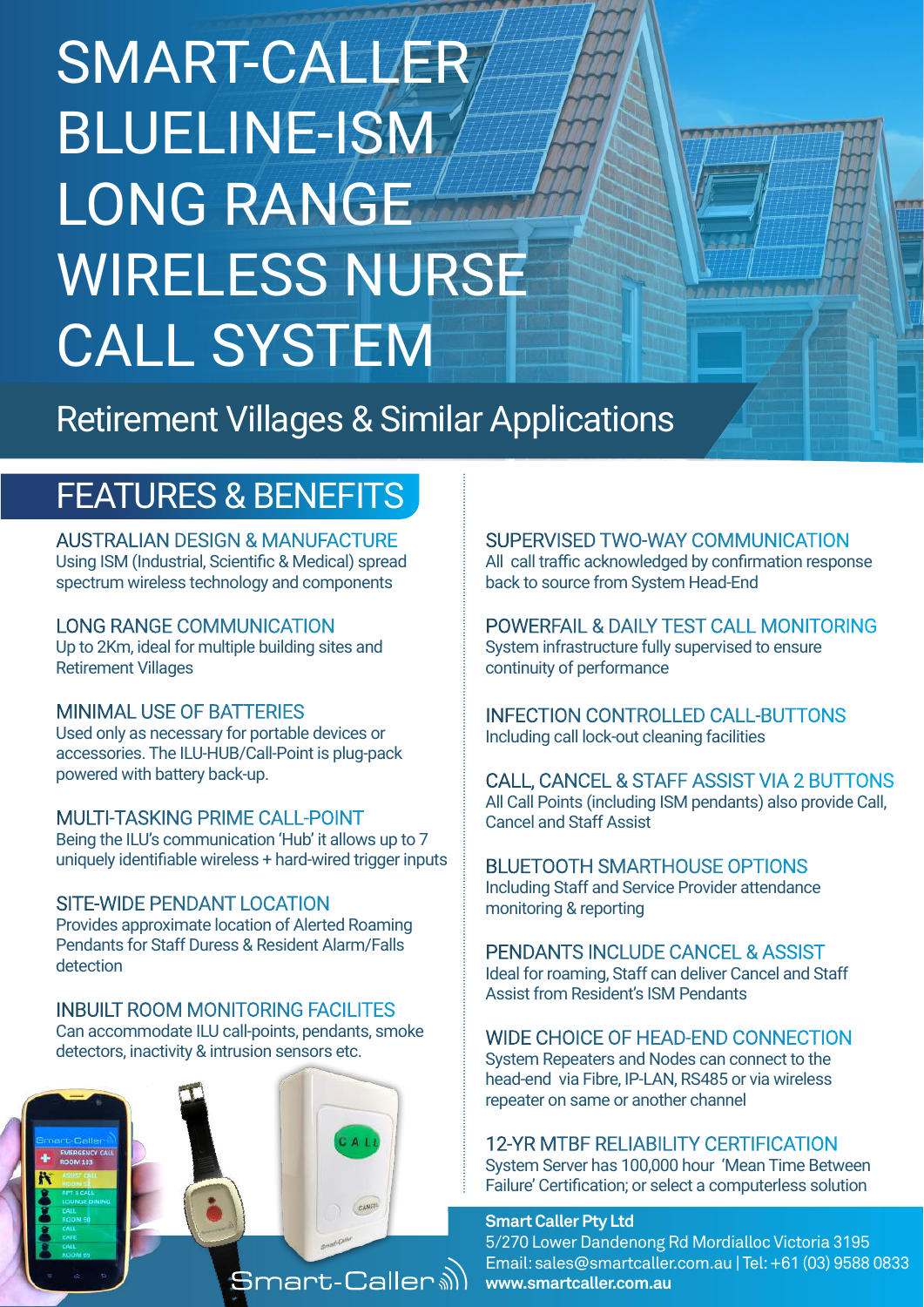### SYSTEM APPLICATIONS

**Designed and manufactured in Australia BlueLine-ILU is a special configuration of the well accepted BlueLine-ISM long range wireless emergency call system.** 

The benefits of the ISM (Industrial, Scientific & Medical) wireless protocols include protected frequency spectrums along with permitted higher transmit power levels.

This system is designed to suit large sites having multiple buildings typically including Community Living, 'Building Construction Sites', large Retail Complexes plus 'Schools and Universities' etc.

The following descriptions and illustrations have however been specifically configured to describe this system's ideal suitability for Retirement Village applications of which many such sites are seeking alternatives to the traditional telephone line PERS (Personal Emergency Response Systems) connections.

# HOW IT WORKS

**The system is based on each ILU, Domestic Home, School Room or Work Location being equipped with a communications 'Hub' device which also functions as a highly featured wireless call-point.**

Known as the ILU-HUB it is fully enclosed and waterproof and is therefore also suitable for many specific external applications 'around the grounds' (such as school play grounds).

In addition to having its own call and cancel buttons it can also deliver high priority Staff Assist calls by the attending Staff pressing both buttons simultaneously.

This communications hub can also accommodate two hardwired inputs plus up to four separate 'short-haul' UHF wireless accessories each having its unique identification at the system head-end for display, logging and reporting purposes.

These add-on devices can typically include wireless pendants and call-points perhaps in the bathroom or bedroom. Other possibilities include a duress call-point, wireless

A typical large scale system deploys a number of ISM Repeater/ Nodes located at suitable locations throughout the site. These receive and process incoming calls from ILUs (Independent Living Units) or other locations.

They are also capable of allowing persons wearing a miniature personal transmitter to 'call for help' whilst around the grounds whereby the system is also capable of identifying the approximate location of that person requiring assistance.



equipped Smoke detectors plus intrusion and inactivity sensors to name a few.

As with the total series of BlueLine-ISM call-points the ILU-

HUB also has the same high degree of anti-bacterial/antifungal infection control.

In order to ensure maintenance free long term 24/7 operation the unit is fitted with a 12v plug-pack for continuous mains power connection and includes an internal re-chargeable long life NiMH back-up battery. Alternatively any external 12v dc power source can be deployed. Further levels of protection include the ability to send daily test calls to the headend which in turn will generate a



trouble report should a programmed test call not be received.

# DUTY OF CARE OBLIGATIONS

**Each ILU Hub device is capable of including the latest technology low cost Bluetooth-BLE Locator (Beacon) module whereby any nearby BLE 'Wearable' Tag or fixed device such as an environment temperature monitor alert is automatically detected and processed or suitably logged for possible retrieval.**

This means that the visits of attending Carers and Service Providers are each recorded with the entry and exit times along with a record of real and average call attendance elapse times for Staff to have attended an alert call. This

economical solution almost guarantees staff 'Due Diligence' with resulting high level of Facility 'Duty of Care' performance.

Carer Staff would be able to wear a Bluetooth name-tag or wrist-strap wearable Tag that also includes an SOS button. This allows the carer to generate a Duress call whilst visiting an ILU or other similarly equipped location.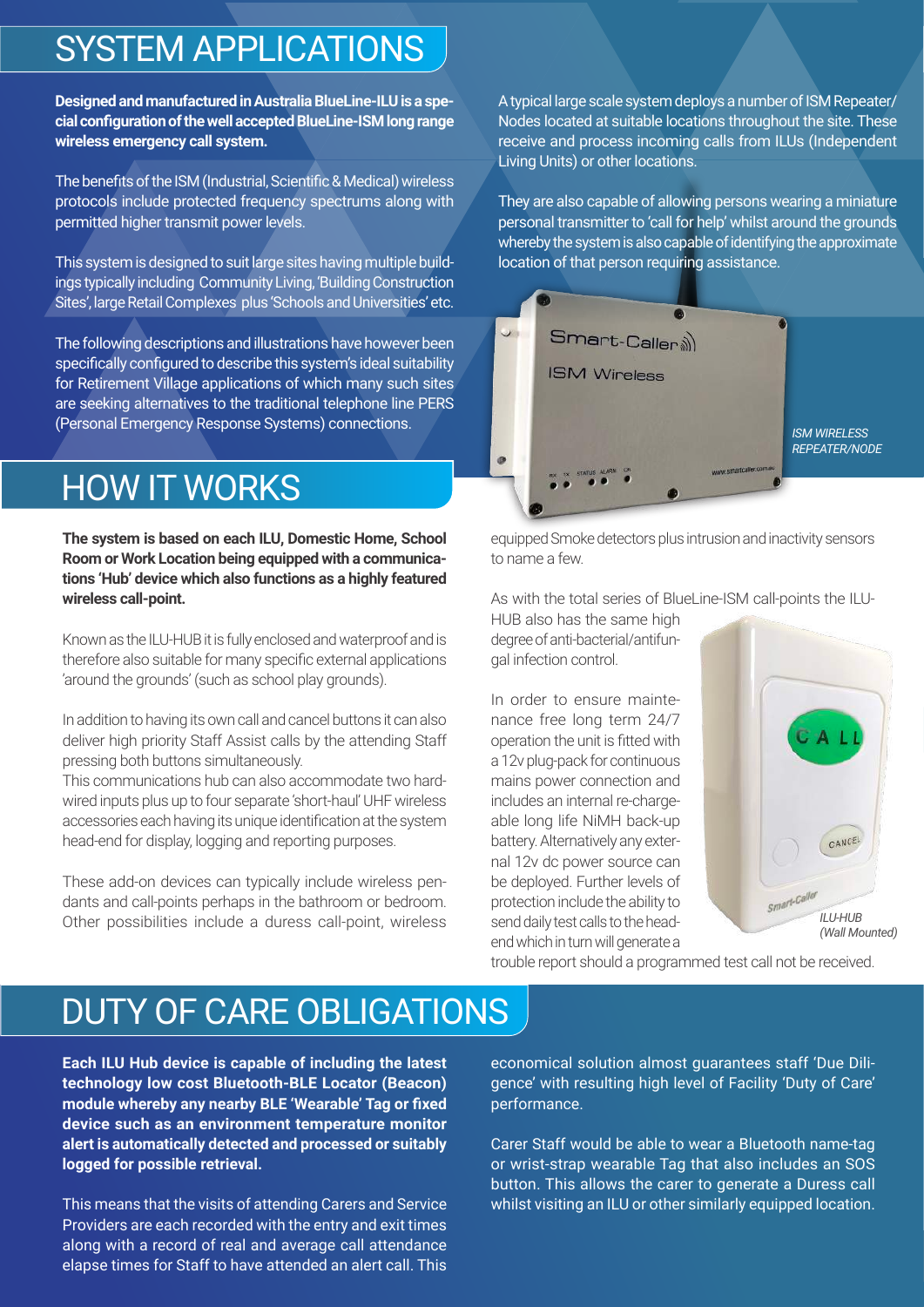# SYSTEM HEAD-END DESIGN

**The head-end may be computerless or computer based, the latter comprising a high quality solid state Server having no moving parts and a certified 'Mean Time Between Failure' of 100,000 hours (12 years). The nurse call software includes comprehensive logging and reporting capabilities with elapsed time call response reporting for each pre-determined location. It also includes total 'System Audit' to ensure the ability to maintain continuity of communication throughout the site.**

Other items include the Head-End ISM Wireless Input Controller plus battery backed power supply and various other items or software modules required to deliver text to DECT or Wi-Fi Smart Phones, Pagers, Screens, Annunciators and other connected sub systems including fire panel monitoring etc as may be required.



### PORTABLE COMMUNICATION SOLUTIONS

**Clients choose the portable display devices that best suit their overall needs and a BlueLine-ILU system offers the necessary interfaces to suit most DECT, Wi-Fi, 4G, and traditional VHF and UHF POCSAG alphanumeric pocket paging systems.**

*SMART-PHONE*

The tendency to deploy the site's Wi-Fi infrastructure to provide text and voice

communication is rapidly gaining acceptance. Accordingly BlueLine's economically priced Smart-Phone APP can form an integral part of the overall nurse call system whilst also allowing site-wide Wi-Fi access and/ or wide area access (via SIM card insertion) as required.

Using the latest SQL Server technology communicating with

the site's Wi-Fi network the display traffic can be delivered to both fixed and portable display devices as required.

The smart-phone's special Android icons use the Australian Standard AS3811 colors and associated audio tones thereby immediately identifying the priority level of each incoming call.



*ALPHANUMERIC PAGER*



*SMART TV DISPLAYS*

# ANNUNCIATOR DISPLAY OPTIONS

**As with all BlueLine systems a choice of 16 or 8 character full color LED Annunciator displays may be included within the overall system.** 

They feature 50mm characters whilst also providing audible tones with tone and display cadence in accordance with Australian Standard AS3811.



### SMART-HOUSE MONITORING POSSABILITIES



**There is no practical limit to the level of monitoring that can be achieved via the BlueLine-ILU system**.

If necessary it is possible to monitor large numbers of devices and sensors via two or more ILU-HUB devices as may well be necessary within the facility's Community Centre, Resident's workshops or recreational locations.

# Smart-Caller a)

#### **Smart Caller Pty Ltd**

5/270 Lower Dandenong Rd Mordialloc Victoria 3195 Email: sales@smartcaller.com.au | Tel: +61 (03) 9588 0833 **www.smartcaller.com.au**